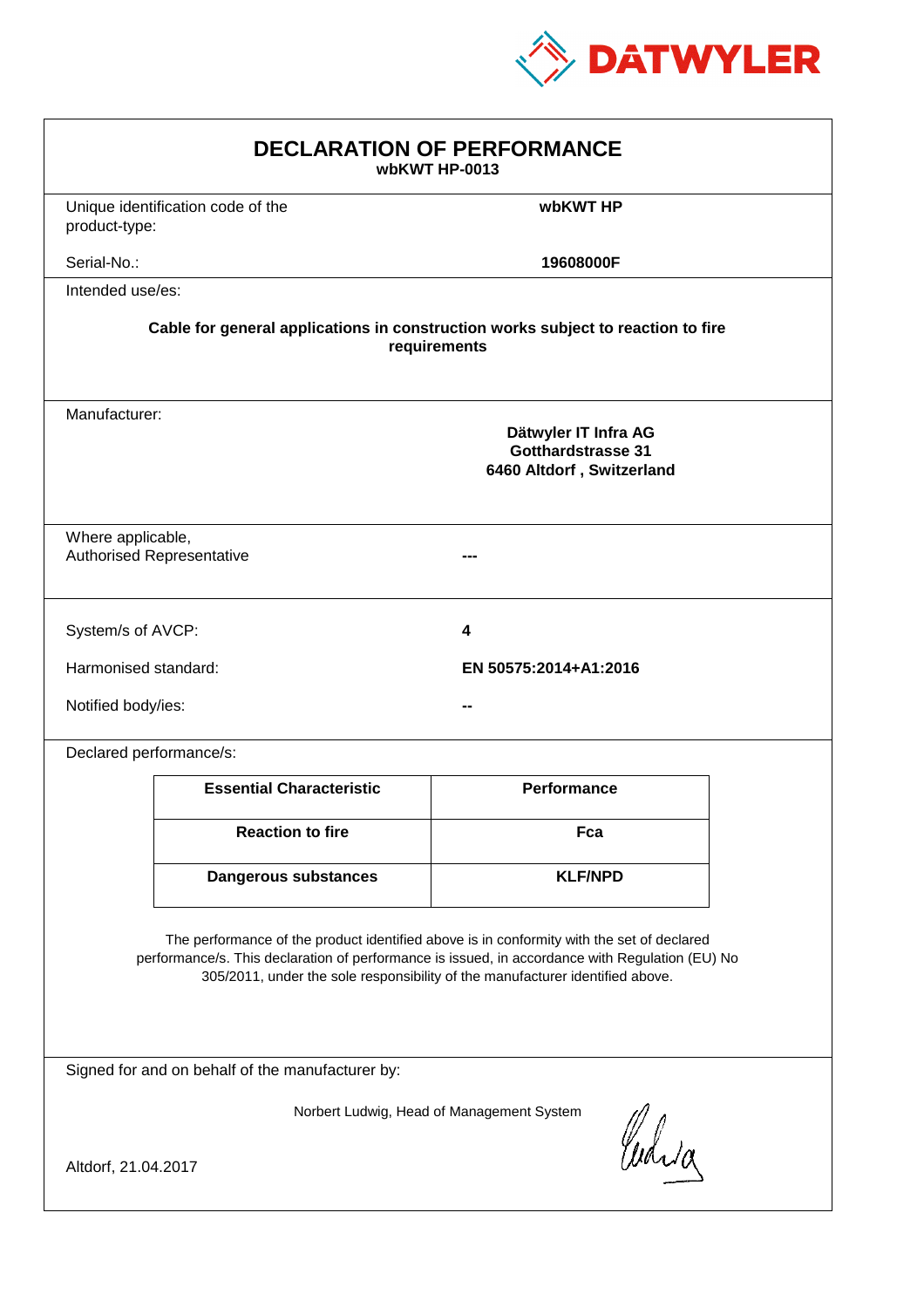

| LEISTUNGSERKLÄRUNG<br>wbKWT HP-0013                                                                                                                                                                                                                        |                                                                                |                |  |  |
|------------------------------------------------------------------------------------------------------------------------------------------------------------------------------------------------------------------------------------------------------------|--------------------------------------------------------------------------------|----------------|--|--|
|                                                                                                                                                                                                                                                            | Eindeutiger Kenncode des Produkttyps:                                          | wbKWT HP       |  |  |
| Serien-Nr.:                                                                                                                                                                                                                                                |                                                                                | 19608000F      |  |  |
| Verwendungszweck(e):                                                                                                                                                                                                                                       |                                                                                |                |  |  |
| Kabel/Leitung für allgemeine Anwendungen in Bauwerken in Bezug auf die<br>Anforderungen an das Brandverhalten                                                                                                                                              |                                                                                |                |  |  |
| Hersteller:                                                                                                                                                                                                                                                | Dätwyler IT Infra AG<br><b>Gotthardstrasse 31</b><br>6460 Altdorf, Switzerland |                |  |  |
|                                                                                                                                                                                                                                                            | Wo anwendbar, Bevollmächtigter:                                                |                |  |  |
| Leistungsbeständigkeit:                                                                                                                                                                                                                                    | System(e) zur Bewertung und Überprüfung der                                    | 4              |  |  |
| Harmonisierte Norm:<br>EN 50575:2014+A1:2016                                                                                                                                                                                                               |                                                                                |                |  |  |
|                                                                                                                                                                                                                                                            | Notifizierte Stelle(n):                                                        |                |  |  |
| Erklärte Leistung(en):                                                                                                                                                                                                                                     |                                                                                |                |  |  |
|                                                                                                                                                                                                                                                            | <b>Wesentliche Merkmale</b>                                                    | Leistung       |  |  |
|                                                                                                                                                                                                                                                            | <b>Brandverhalten</b>                                                          | Fca            |  |  |
|                                                                                                                                                                                                                                                            | Gefährliche Stoffe                                                             | <b>KLF/NPD</b> |  |  |
| Die Leistung des vorstehenden Produkts entspricht der erklärten Leistung/den erklärten<br>Leistungen. Für die Erstellung der Leistungserklärung im Einklang mit der Verordnung (EU) Nr.<br>305/2011 ist allein der obengenannte Hersteller verantwortlich. |                                                                                |                |  |  |
| Unterzeichnet für den Hersteller und im Namen des Herstellers von:                                                                                                                                                                                         |                                                                                |                |  |  |
| Norbert Ludwig, Head of Management System<br>Curia<br>Altdorf, 21.04.2017                                                                                                                                                                                  |                                                                                |                |  |  |
|                                                                                                                                                                                                                                                            |                                                                                |                |  |  |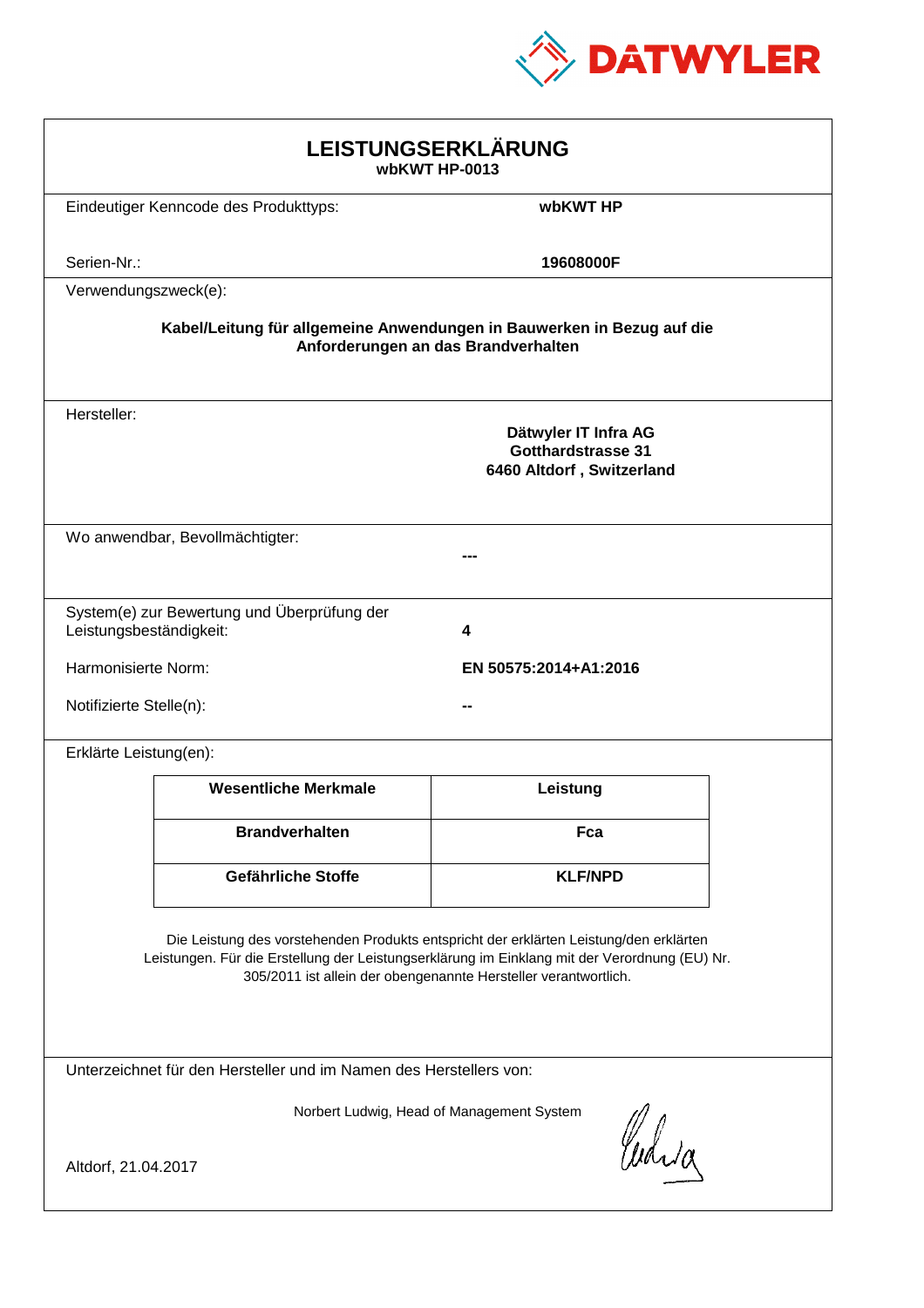

| <b>PRESTATIEVERKLARING</b><br>wbKWT HP-0013                                                                                                                                                                                                                                 |                                                                         |                                                                                |  |  |
|-----------------------------------------------------------------------------------------------------------------------------------------------------------------------------------------------------------------------------------------------------------------------------|-------------------------------------------------------------------------|--------------------------------------------------------------------------------|--|--|
| producttype:                                                                                                                                                                                                                                                                | Unieke identificatiecode van het                                        | wbKWT HP                                                                       |  |  |
| Serienr.:                                                                                                                                                                                                                                                                   |                                                                         | 19608000F                                                                      |  |  |
| Beoogd(e) gebruik(en):                                                                                                                                                                                                                                                      |                                                                         |                                                                                |  |  |
| Kabels voor algemene toepassingen in bouwwerken die onder<br>voorschriften inzake materiaalgedrag bij brand vallen                                                                                                                                                          |                                                                         |                                                                                |  |  |
| Fabrikant:                                                                                                                                                                                                                                                                  |                                                                         | Dätwyler IT Infra AG<br><b>Gotthardstrasse 31</b><br>6460 Altdorf, Switzerland |  |  |
|                                                                                                                                                                                                                                                                             | indien van toepassing, Gemachtigde:                                     |                                                                                |  |  |
| prestatiebestendigheid:<br>Geharmoniseerde norm:<br>Aangemelde instantie(s):                                                                                                                                                                                                | Het systeem of de systemen voor de<br>beoordeling en verificatie van de | 4<br>EN 50575:2014+A1:2016                                                     |  |  |
| Aangegeven prestatie(s)                                                                                                                                                                                                                                                     |                                                                         |                                                                                |  |  |
|                                                                                                                                                                                                                                                                             | Essentiële kenmerken                                                    | <b>Prestatie</b>                                                               |  |  |
|                                                                                                                                                                                                                                                                             | <b>Brandreactie</b>                                                     | Fca                                                                            |  |  |
|                                                                                                                                                                                                                                                                             | Gevaarlijke stoffen                                                     | <b>KLF/NPD</b>                                                                 |  |  |
| De prestaties van het hierboven omschreven product zijn conform de aangegeven prestaties. Deze<br>prestatieverklaring wordt in overeenstemming met Verordening (EU) nr. 305/2011 onder de exclusieve<br>verantwoordelijkheid van de hierboven vermelde fabrikant verstrekt. |                                                                         |                                                                                |  |  |
| Ondertekend voor en namens de fabrikant door:                                                                                                                                                                                                                               |                                                                         |                                                                                |  |  |
| Norbert Ludwig, Head of Management System<br>Curia                                                                                                                                                                                                                          |                                                                         |                                                                                |  |  |
| Altdorf, 21.04.2017                                                                                                                                                                                                                                                         |                                                                         |                                                                                |  |  |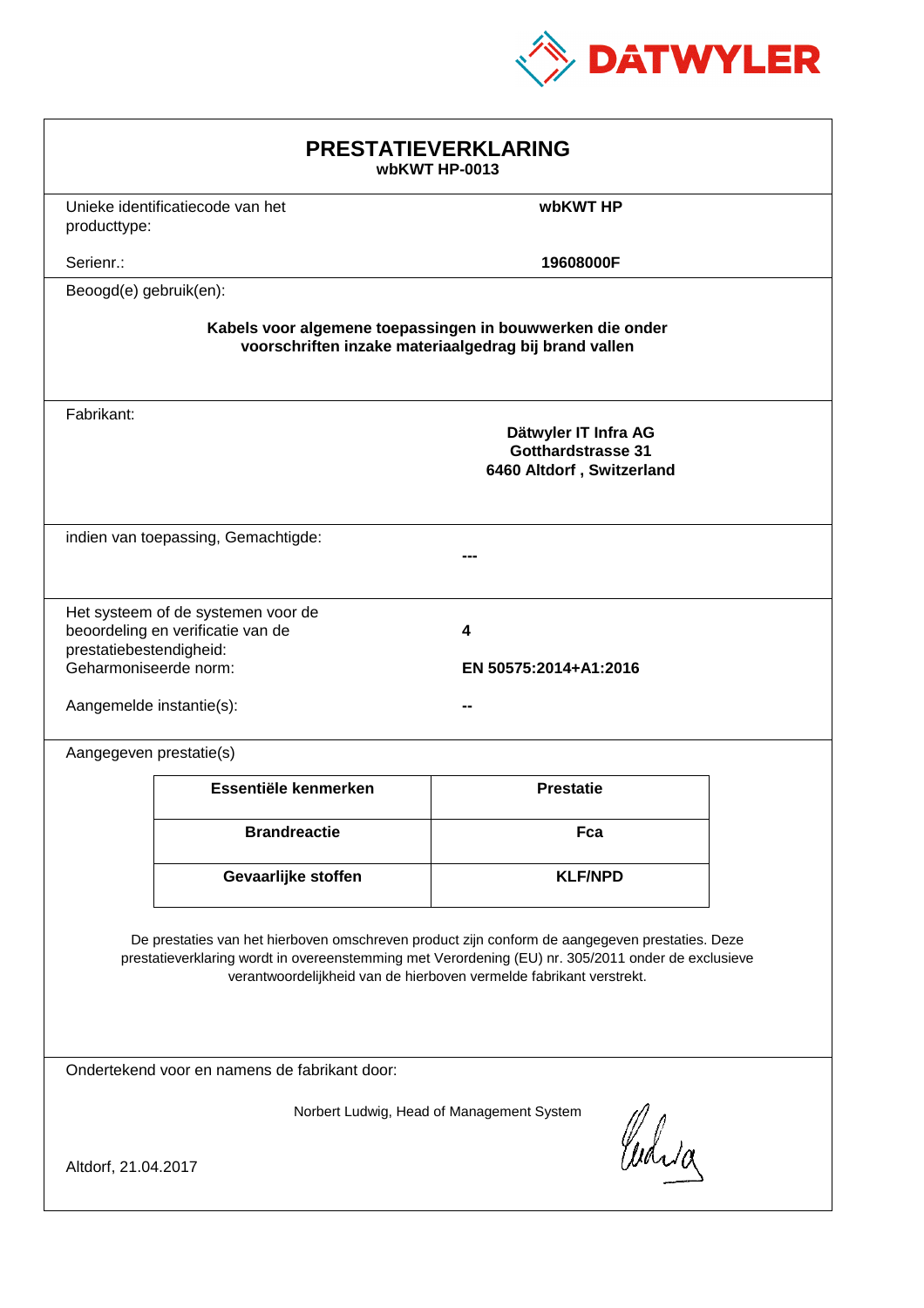

| DÉCLARATION DES PERFORMANCES<br>wbKWT HP-0013                  |                                                                   |                                                                                                                                                                                                                                                                  |  |
|----------------------------------------------------------------|-------------------------------------------------------------------|------------------------------------------------------------------------------------------------------------------------------------------------------------------------------------------------------------------------------------------------------------------|--|
| produit type:                                                  | Code d'identification unique du                                   | wbKWT HP                                                                                                                                                                                                                                                         |  |
| Numéro de série:                                               |                                                                   | 19608000F                                                                                                                                                                                                                                                        |  |
| Usage(s) prévu(s):                                             |                                                                   |                                                                                                                                                                                                                                                                  |  |
|                                                                |                                                                   | Câble pour applications générales dans les ouvrages de construction soumis<br>aux exigences de réaction au feu                                                                                                                                                   |  |
| Fabricant:                                                     |                                                                   | Dätwyler IT Infra AG<br><b>Gotthardstrasse 31</b><br>6460 Altdorf, Switzerland                                                                                                                                                                                   |  |
|                                                                | Le cas échéant, Mandataire                                        |                                                                                                                                                                                                                                                                  |  |
| performances:<br>Norme harmonisée:<br>Organisme(s) notifié(s): | Système(s) d'évaluation et de<br>vérification de la constance des | 4<br>EN 50575:2014+A1:2016                                                                                                                                                                                                                                       |  |
|                                                                | Performance(s) déclarée(s):                                       |                                                                                                                                                                                                                                                                  |  |
|                                                                | Caractéristique essentielle                                       | <b>Performance</b>                                                                                                                                                                                                                                               |  |
|                                                                | <b>Réaction au feu</b>                                            | Fca                                                                                                                                                                                                                                                              |  |
|                                                                | <b>Substances dangereuses</b>                                     | <b>KLF/NPD</b>                                                                                                                                                                                                                                                   |  |
|                                                                |                                                                   | Les performances du produit identifié ci-dessus sont conformes aux performances déclarées.<br>Conformément au règlement (UE) no 305/2011, la présente déclaration des performances est<br>établie sous la seule responsabilité du fabricant mentionné ci-dessus. |  |
|                                                                | Signé pour le fabricant et en son nom par:                        |                                                                                                                                                                                                                                                                  |  |
| Altdorf, 21.04.2017                                            |                                                                   | Norbert Ludwig, Head of Management System<br>Curia                                                                                                                                                                                                               |  |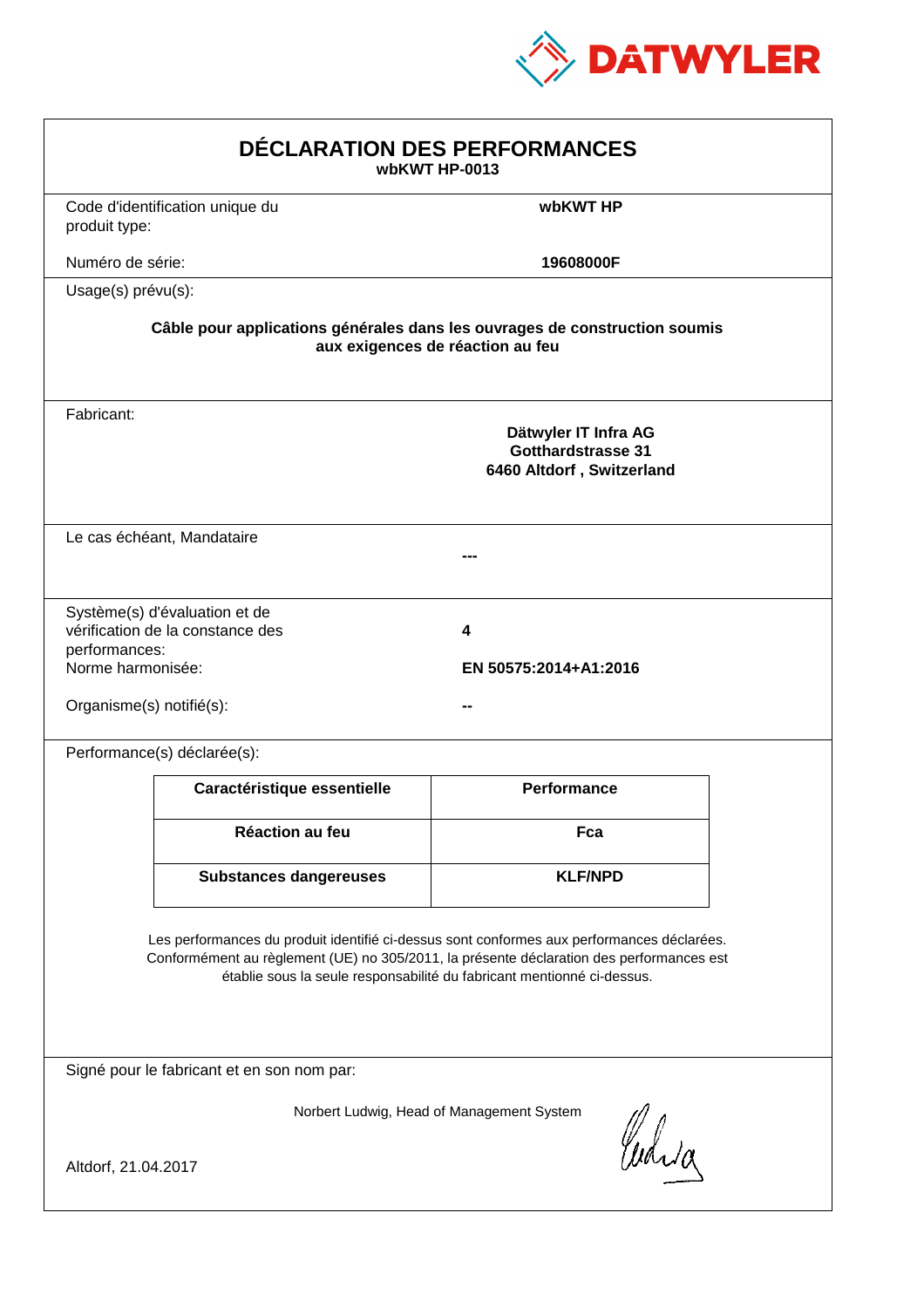

| <b>DECLARACIÓN DE PRESTACIONES</b><br>wbKWT HP-0013                                                                                                                                                                                                                                            |                                                                                                                                                             |                     |  |  |  |
|------------------------------------------------------------------------------------------------------------------------------------------------------------------------------------------------------------------------------------------------------------------------------------------------|-------------------------------------------------------------------------------------------------------------------------------------------------------------|---------------------|--|--|--|
| producto tipo:                                                                                                                                                                                                                                                                                 | Código de identificación única del                                                                                                                          | wbKWT HP            |  |  |  |
| Número de serie:                                                                                                                                                                                                                                                                               |                                                                                                                                                             | 19608000F           |  |  |  |
| Usos previstos:                                                                                                                                                                                                                                                                                |                                                                                                                                                             |                     |  |  |  |
|                                                                                                                                                                                                                                                                                                | Cable sujeto a requisitos de reacción al fuego para aplicaciones generales en obras<br>de construcción                                                      |                     |  |  |  |
| Fabricante:                                                                                                                                                                                                                                                                                    | Dätwyler IT Infra AG<br><b>Gotthardstrasse 31</b><br>6460 Altdorf, Switzerland                                                                              |                     |  |  |  |
|                                                                                                                                                                                                                                                                                                | En su caso, Representante autorizado:                                                                                                                       |                     |  |  |  |
| $(EVCP)$ :                                                                                                                                                                                                                                                                                     | Sistemas de evaluación y verificación<br>de la constancia de las prestaciones<br>4<br>Norma armonizada:<br>EN 50575:2014+A1:2016<br>Organismos notificados: |                     |  |  |  |
|                                                                                                                                                                                                                                                                                                | Prestaciones declaradas:                                                                                                                                    |                     |  |  |  |
|                                                                                                                                                                                                                                                                                                | Característica esencial                                                                                                                                     | <b>Prestaciones</b> |  |  |  |
|                                                                                                                                                                                                                                                                                                | Reacción al fuego                                                                                                                                           | Fca                 |  |  |  |
|                                                                                                                                                                                                                                                                                                | <b>Sustancias peligrosas</b>                                                                                                                                | <b>KLF/NPD</b>      |  |  |  |
| Las prestaciones del producto identificado anteriormente son conformes con el conjunto de<br>prestaciones declaradas. La presente declaración de prestaciones se emite, de conformidad con<br>el Reglamento (UE) nº 305/2011, bajo la sola responsabilidad del fabricante arriba identificado. |                                                                                                                                                             |                     |  |  |  |
| Firmado por y en nombre del fabricante por:                                                                                                                                                                                                                                                    |                                                                                                                                                             |                     |  |  |  |
| Norbert Ludwig, Head of Management System<br>Curia<br>Altdorf, 21.04.2017                                                                                                                                                                                                                      |                                                                                                                                                             |                     |  |  |  |